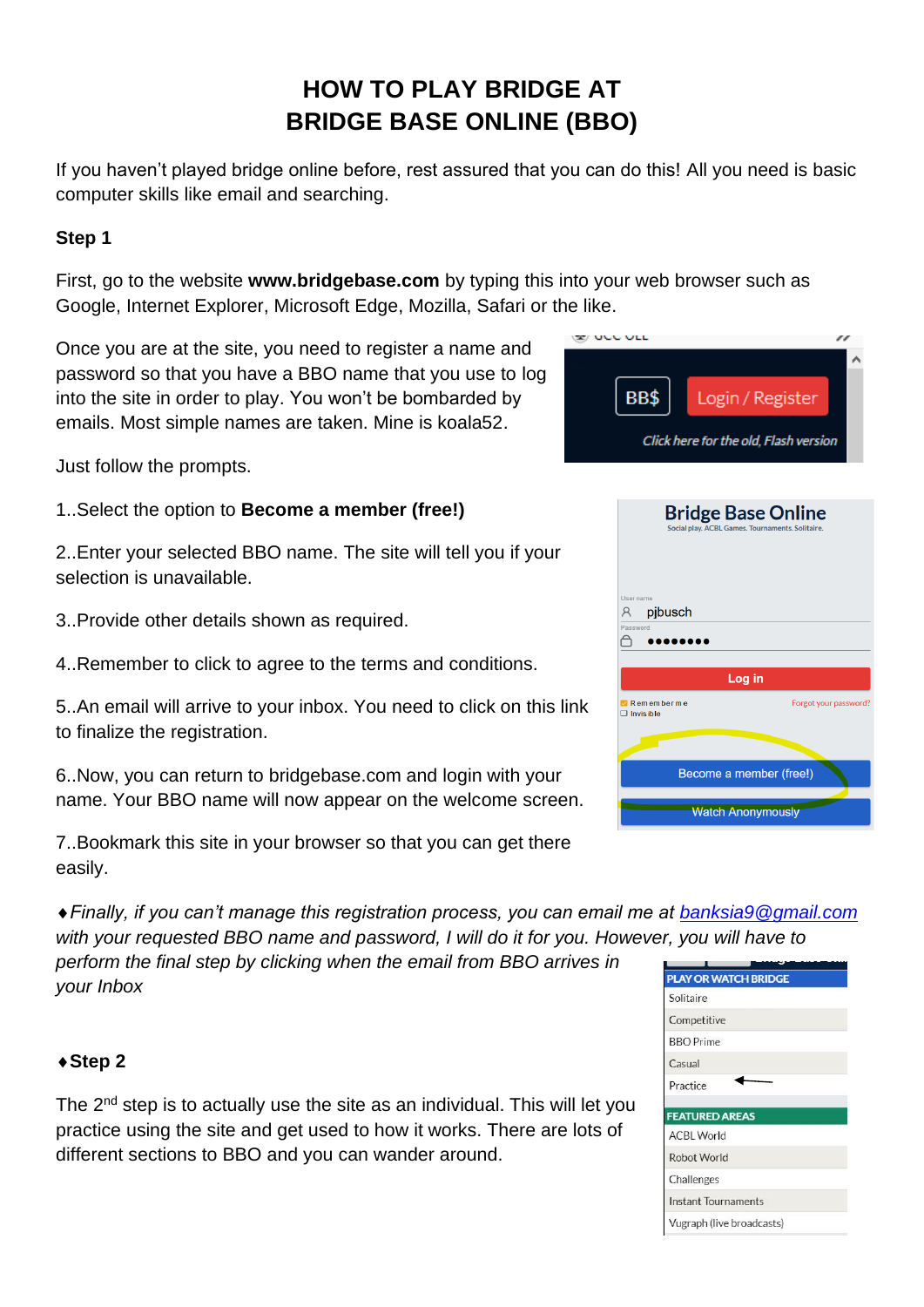### **SOLITAIRE**

- 1. "Solitaire" is a decent spot to start. Here, you can:-
- ◆ Just Play Bridge (Free)
- ◆ Start a Bridge 4 game (Free)

 Bridge Master. This is a section that allows you to play set hands and see how you go. You can also see the correct way to play the hand, try it again etc

- The other sections allow you to move around. You can do no harm!
- 2. "Challenges" is also a good section which you might like investigate.
- "Just Declare" is a good start. Then click "Create Challenge"
- Now, you will get a banner like the one below, "IMPS Challenge match against a robot"
- Now, click on the banner to get the "Play Now" window. Click on this and you are under way



 When you have completed the challenge, you will want to see how you went compared to the robots! Down the right hand side of the page, you will find a tab "History". Click on that.

Now, you will see a table headed by a scroll bar which shows:-

Recent Hands, and Recent Tournaments among other things. Click on "Recent Tournaments"

Your challenge and the result should show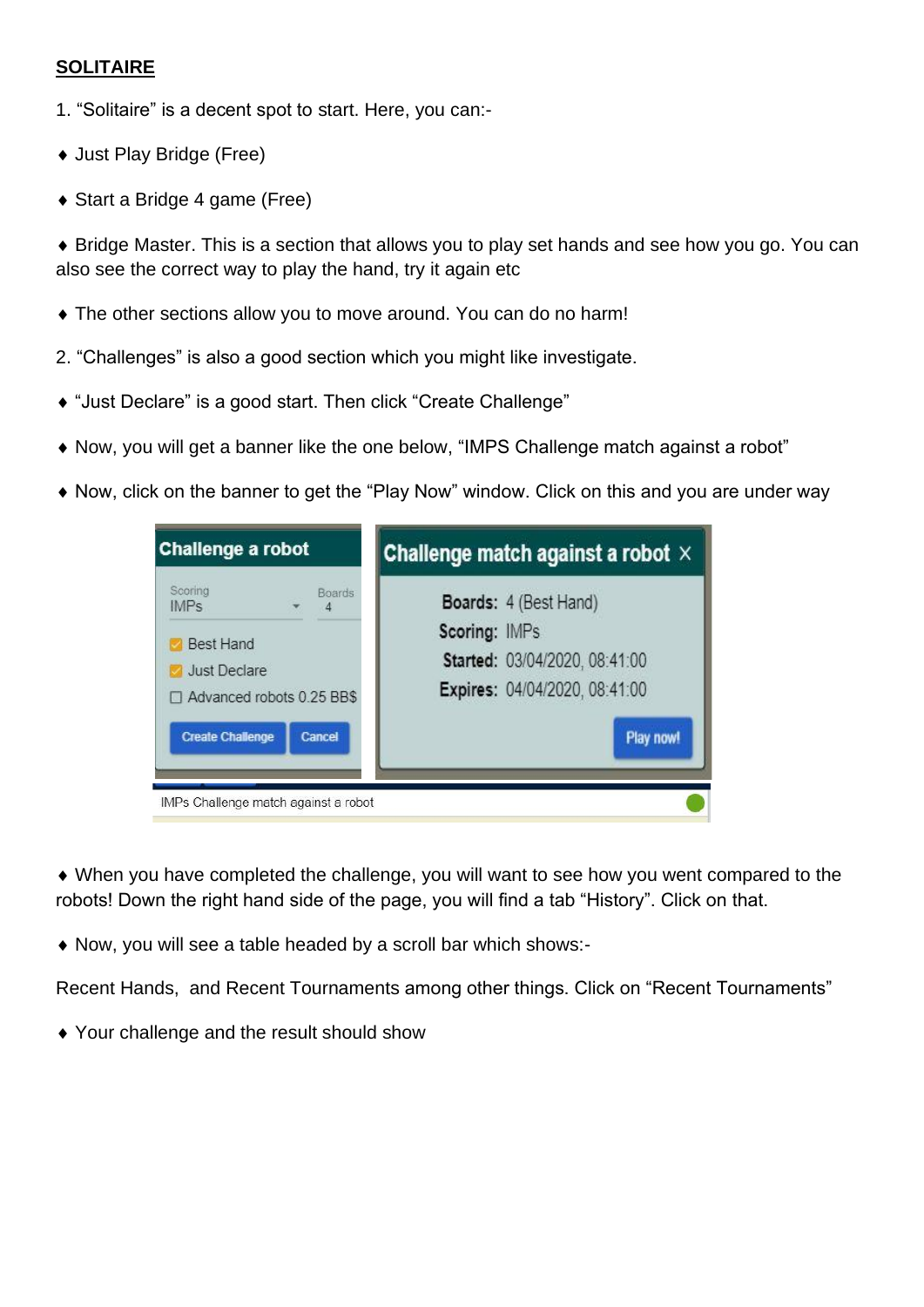|                          |                                     |                         |                                 | $\overline{\phantom{a}}$<br>лин |                        |                        |                    | <b>Robot Challenge</b>              |               |                |
|--------------------------|-------------------------------------|-------------------------|---------------------------------|---------------------------------|------------------------|------------------------|--------------------|-------------------------------------|---------------|----------------|
| Recent hands<br>My Table | <b>History</b><br>ecent tournaments |                         |                                 | Message                         | Rank: 1<br>Prize: 0.00 | Date: 2020-04-02 17:41 | Masterpoints: 0.00 | Host: kendawson<br>Score: 3.00 IMPs |               | <b>Results</b> |
| <b>Title</b>             |                                     | <b>Score Rani Maste</b> | Prize <sup>t</sup> <sub>0</sub> |                                 |                        | <b>Board Result</b>    | We                 | They                                | We            | <b>They</b>    |
| 86013(Robot Challenge)   | 3.00 IMPs                           |                         |                                 |                                 |                        | $3$ W $W+1$            |                    | 170                                 | $\frac{1}{2}$ | --             |
|                          |                                     |                         |                                 | People                          | $\overline{2}$         | $3NTS+2$               | 660                |                                     |               |                |
|                          |                                     |                         |                                 |                                 | 3                      | $44S+2$                | 480                |                                     |               |                |
|                          |                                     |                         |                                 | I<br>stor                       | $\overline{4}$         | 34E-2                  | 200                |                                     | 3             |                |
|                          |                                     |                         |                                 |                                 |                        |                        |                    |                                     |               |                |
|                          |                                     |                         |                                 |                                 |                        |                        |                    |                                     |               |                |

 As you can see, I won this challenge by 3 imps, all on the last board. If you click on the blue Results square, you will get further details of the match. You can then click on the blue contract which will take you to the individual deal played by the robot or yourself. Then, you can step through it card by card to see the differences in play. In this match, I had clicked "Best Hand" rather than "Just Declare'. I managed to jockey EW into an inferior contract.

|                | <b>Robot Challenge</b><br>HOV |                                   | play EXPERT hands an your phone. | GOOD ARE             |                                      | YDU?   | Title<br>Host  | <b>Tables</b> | Robot Challenge<br>Kendawson |    |                      |                                      |        |
|----------------|-------------------------------|-----------------------------------|----------------------------------|----------------------|--------------------------------------|--------|----------------|---------------|------------------------------|----|----------------------|--------------------------------------|--------|
| Title<br>Host  | <b>Tables</b>                 | Robot Challenge<br>Kendawson<br>2 |                                  |                      |                                      |        |                |               |                              |    |                      | kendawson Score: 3.00 IMPs Rank: 1/2 |        |
|                |                               |                                   |                                  |                      | kendawson Score: 3.00 IMPs Rank: 1/2 |        | 荐              | kendawson     |                              | We | Score (IMPs)<br>They | Robot                                |        |
| 歮              | kendawson                     |                                   | We                               | Score (IMPs)<br>They | Robot                                |        |                | $3HW+1$       | $-170$                       |    | $\frac{1}{2}$        | $3HW + 1$                            | $-170$ |
|                | $3HW+1$                       | $-170$                            |                                  |                      | $3HW+1$                              | $-170$ | $\overline{2}$ | $3NS+2$       | 660                          |    |                      | $3NS+2$                              | 660    |
| $\overline{2}$ | $3NS+2$                       | 660                               |                                  |                      | $3NS+2$                              | 660    |                | $4SS + 2$     | 480                          |    |                      | $4SS+2$                              | 480    |
| 3              | $4SS+2$                       | 480                               | -                                | $\frac{1}{2}$        | $4SS + 2$                            | 480    |                |               |                              |    |                      |                                      |        |
| 4              | $3SE-2$                       | 200                               | 3                                |                      | $3CE-1$                              | 100    |                | 3SE-2         | 200                          | 13 |                      | $3CE-1$                              | 100    |
|                |                               | Total                             | 3                                | $\mathbf{0}$         |                                      |        |                |               | <b>Total</b>                 |    | $\mathbf{0}$         |                                      |        |

## **Step 3**

Players new to BBO should set up their list of friends, preferably before trying to have a game

with partner. So, you need to find the BBO name for your likely partner. Once you have those names via the telephone, you can set up your friend's list. Then, you will be able to find each other when you get "lost".

1..On the right hand side, click on "People" and then click on "search".

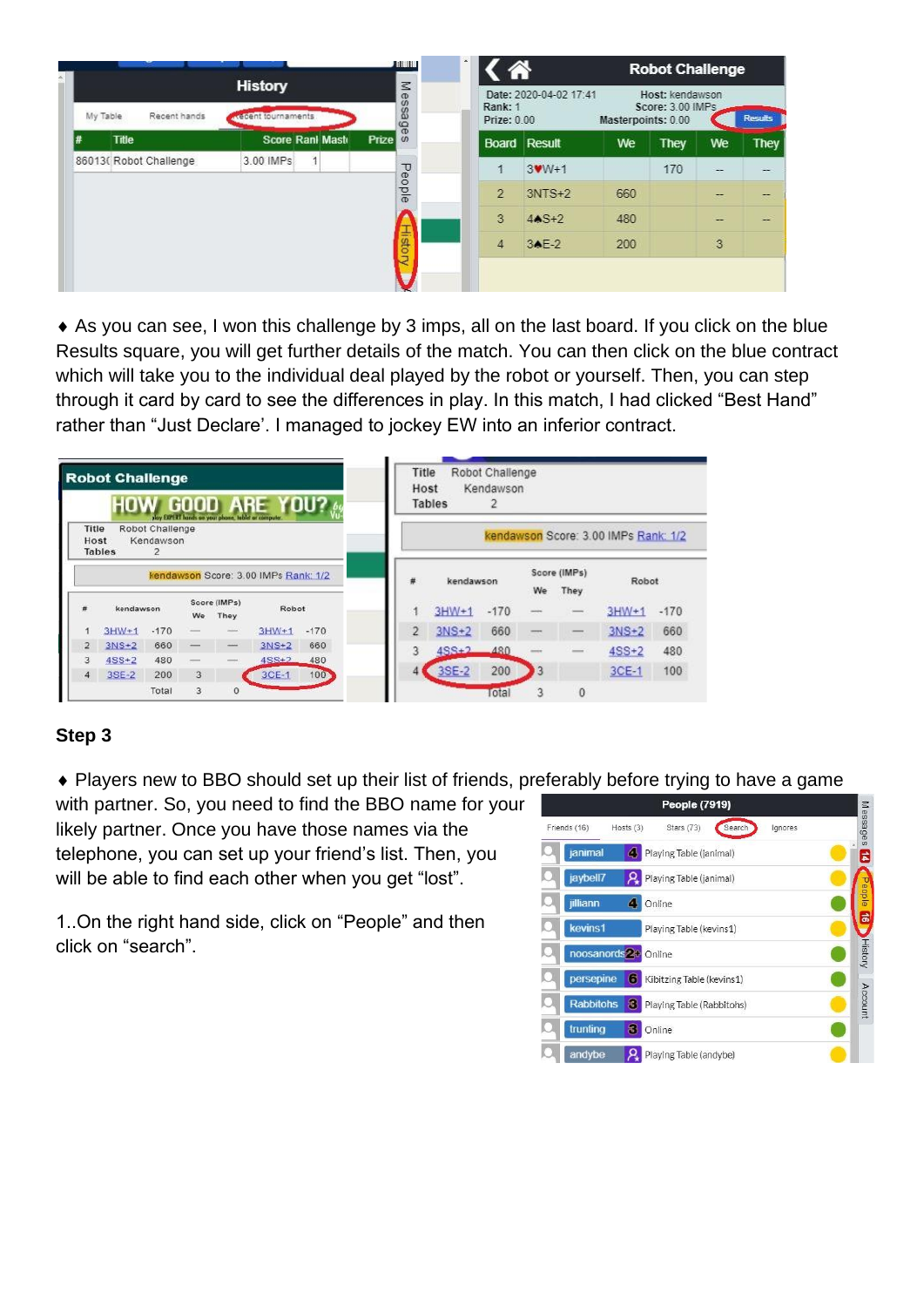2..On the bottom left of the window, type in the name of your friend and their profile will come up after you click on their name.

Now, click on the "relationship" window. Select from either "ignore" "neutral" or "follow". When you click on follow, the person will be transferred to your friends list. From that time forward, this person will show up whenever you click "people" and they are somewhere at BBO.

Repeat this procedure for all your known friends.

3..You can now send a message to your friend wherever they are on BBO when you log in. Simply click on their name and type in the "message" section.

If you click on the right hand side next to their name, **<u>valibu</u>** you may well find a "Join" message which will take you to their table.

4..When you are a bit more comfortable wandering around BBO, you will be keen to play with and against real people, particularly your friends. This can be a bit frustrating at first as you try to find each other and opponents to get going. You will also find that you make uncharacteristic bridge errors as you struggle to master the platform! The best approach is to treat this as a giggle.

You will also be quite slow at first. If you allow random opponents to sit, they may wish for a faster table and leave. If you can arrange for friends to be your opponents as well, this works superbly. You can play a lot of boards and chatter away.

5..You will probably want to have your partner on the phone (or sitting next to you!) when you set up for the first time. Alternatively, you might have an arranged time, say 1.00pm start. You log on at 12.55pm and start the table.

6..After selecting "Casual", select "Start a Table"

7..It is best to move the slide "Permission required to play" to the "Yes" side. You can change it back later if you need to.

8..Click on a blue button "Relaxed Game" or "Competitve Game". There isn't much difference. However, if you need to get random opponents, you will have to select competitive.

9..That will bring up an empty table. Clicking on one of the "Sit!" spots will put you in a seat. Now, click on the other seats and select "Reserve". Then, type in the names of the other players whom you are expecting.



| Back              | Home                          | <b>Bridge Base Online Home</b> |
|-------------------|-------------------------------|--------------------------------|
| Solitaire         |                               |                                |
| Competitive       |                               |                                |
| <b>BBO</b> Prime  |                               |                                |
| <b>Casual</b>     |                               |                                |
| Practice          |                               |                                |
|                   | <b>FEATURED AREAS</b>         |                                |
| <b>ACBL World</b> |                               |                                |
| Robot World       |                               |                                |
| Challenges        |                               |                                |
|                   | <b>Instant Tournaments</b>    |                                |
|                   | Vugraph (live broadcasts)     |                                |
|                   | <b>Masterpoints and Races</b> |                                |
|                   |                               |                                |

| <b>IMPs</b>                   |                                       |  |
|-------------------------------|---------------------------------------|--|
| <b>Privacy options</b>        |                                       |  |
| Allow kibitzers               |                                       |  |
|                               | Allow kibitzers to chat with players  |  |
| Permission required to kibitz |                                       |  |
| Permission required to play   |                                       |  |
| Invisible                     |                                       |  |
| Reserve seats                 |                                       |  |
| West                          | North<br>East<br>South                |  |
|                               | <b>Start Table - Relaxed game</b>     |  |
|                               | <b>Start Table - Competitive game</b> |  |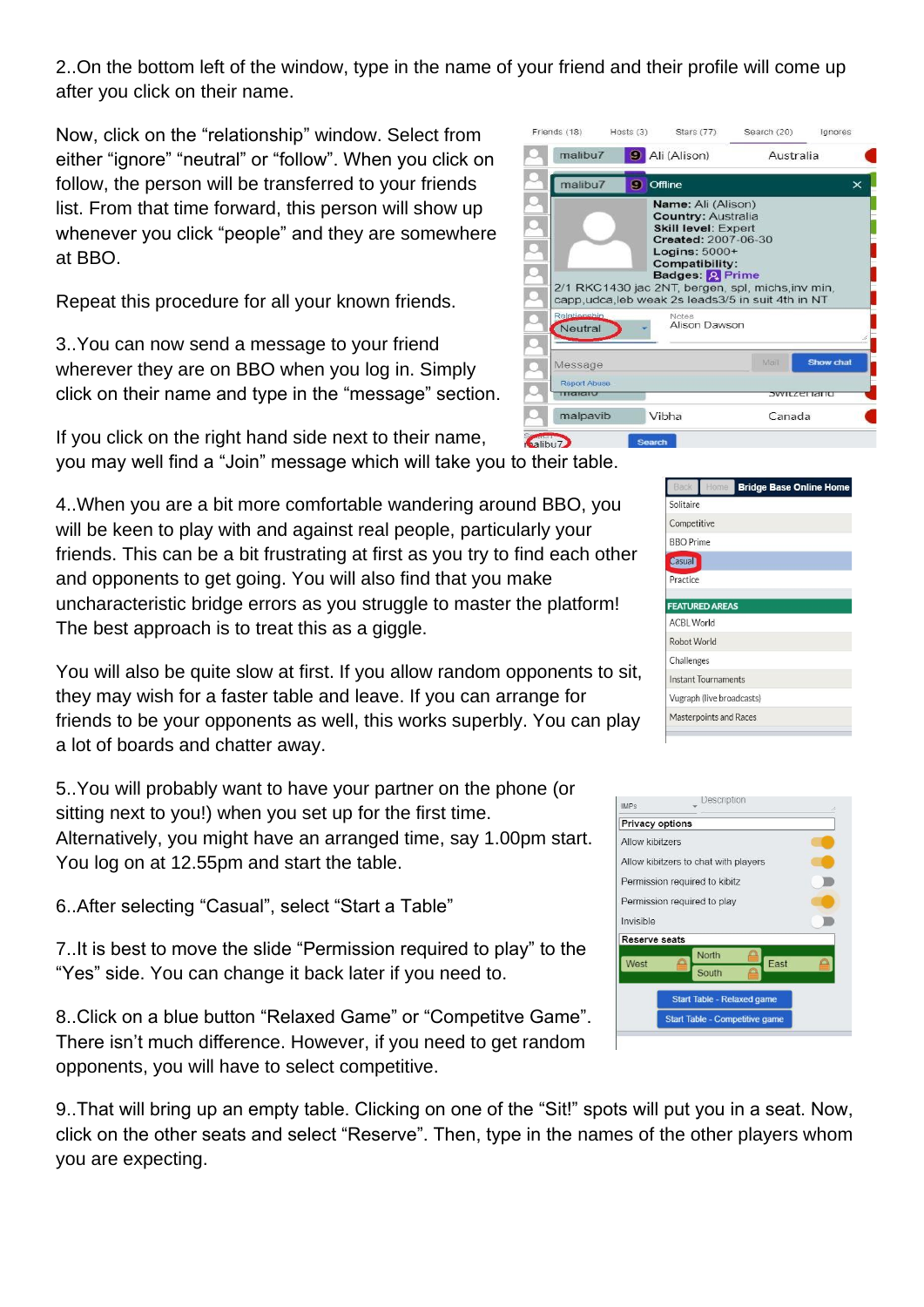10..As soon as your friends log into BBO, they will get a message that a seat is reserved at a table for them. When they click on the message, they will land at your table and be in their seat.

11..You won't get any cards until all 4 seats are filled. If your partner is sitting and you are going to have random opponents, you need to go back to setup

using the  $\equiv$  symbol. Change the "permission required" to play" slide.

12..The remaining seats will now be filled with random

opponents and you will need to "talk" to them. This is done on the bottom left hand side of the screen. You will see a blue sign

probably with " $\leftarrow$  Kibitzers" showing. This needs to be changed by clicking on it. The option that you want is " $\leftarrow$ Table". Once you have changed it to "Table", you can type in the space next to the sign and your message will get to the table for everyone to see.

fiog→Lobby: der blev vi da nr 7, tror det bliver lidt lavere i aften randyyy-Lobby: Hello".....need player here pleaseee CPAIR06-Lobby: adv. needed pleaseeeeeeeeeee ishush→Lobby: ??? liadli→Lobby: players Gladston→Lobby: %&.5% probably 3rd or fourth thorholm-I obby: takk for spill **Kibitzers** Message

13..You can show more lines of text

by raising bottom border of the green table. Abbreviations"-

SAYC is Standard American Yellow Card. 5 card majors, longer minor,1NT(15-17), 2NT(20-21).

2C is Game Force, 2D/H/S are weak.

2 over 1 is common. Similar to SAYC but bids such as 1S – 2C is Game Force. 1S -1NT is forcing.

UDCA is Upside Down, Count and Attitude

14..Only a brief discussion of system is acceptable. Your unknown opponents aren't interested. Same with post mortems.

15..Common Greetings :- wdp is "well done partner"; gtp is "good try partner"; sp is "sorry partner";npp is "no problem partner"; gtg is "got to go"

16..Sadly, behaviour from people you don't know is often disappointing. This includes offensive comments and demands that you play faster. Players may also leave unannounced. If you have set the table, you have the ability to remove a player by clicking on their name. This process is known as "booting". Most of us won't tolerate bad behaviour at the table.

17..Sometimes players get disconnected because of the vagaries of the internet. If it is partner, you will need to reserve their seat for them awaiting reconnection. However, the seat will sometimes be taken by a random player. If your partner gets back into BBO, they can rejoin your table. The random player won't mind leaving to make way for your partner.

18..When you are planning to leave, type in "last board"